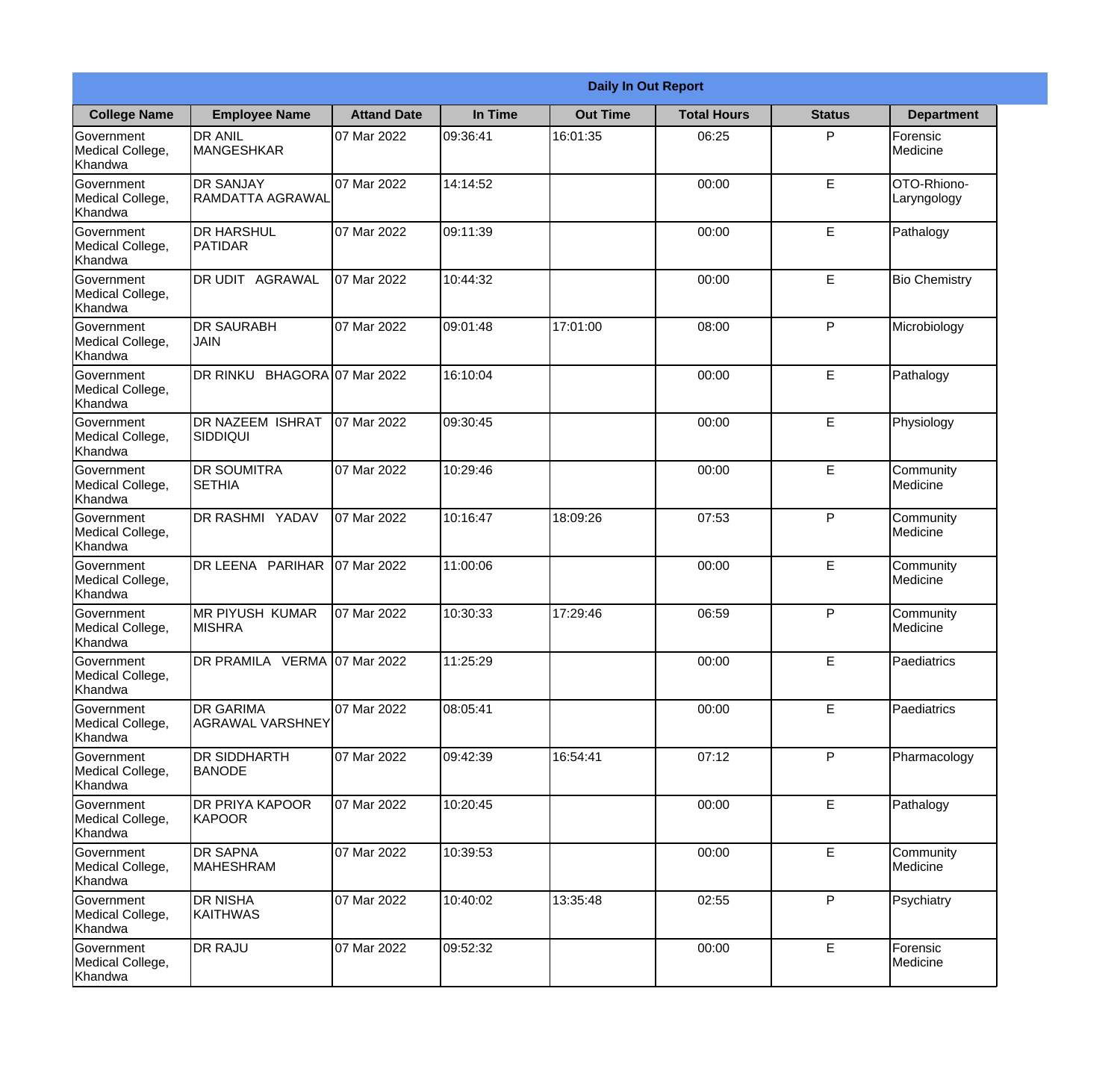| <b>Designation</b>                  | <b>Category</b>     |
|-------------------------------------|---------------------|
| Assistant Professor   Para Clinical |                     |
| Professor                           | Clinical            |
| Assistant Professor   Para Clinical |                     |
| Associate Professor Non Clinical    |                     |
| Associate Professor   Para Clinical |                     |
| Assistant Professor   Para Clinical |                     |
| Professor                           | <b>Non Clinical</b> |
| Assistant Professor   Para Clinical |                     |
| Assistant Professor   Para Clinical |                     |
| <b>Assistant Professor</b>          | Para Clinical       |
| Statistician                        | Para Clinical       |
| Professor                           | Clinical            |
| Associate Professor Clinical        |                     |
| Associate Professor Para Clinical   |                     |
| Demonstrator/Tutor   Para Clinical  |                     |
| Associate Professor   Para Clinical |                     |
| <b>Assistant Professor</b>          | Clinical            |
| Demonstrator/Tutor   Para Clinical  |                     |

## **Daily In Out Report**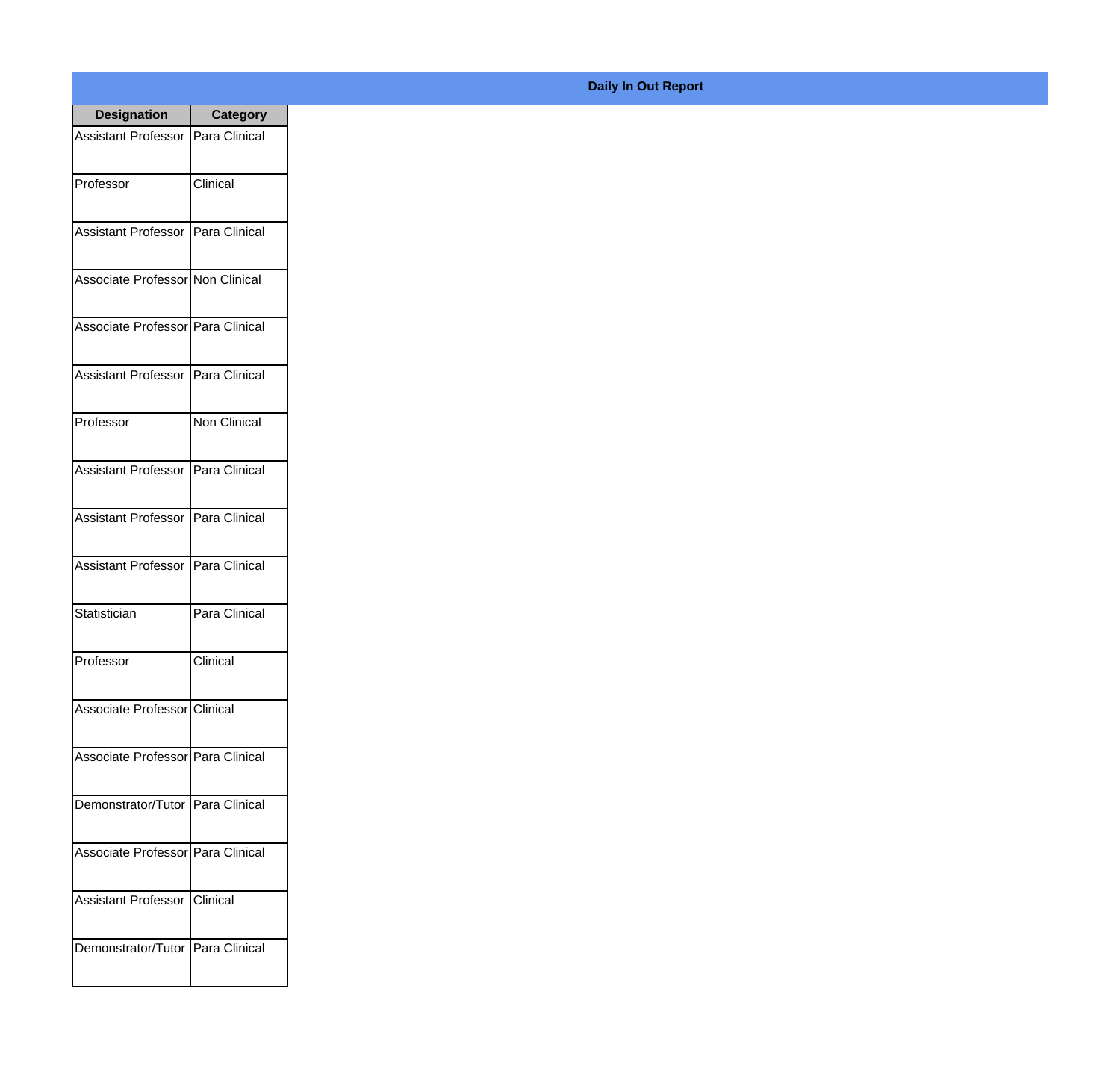|                                           | <b>Daily In Out Report</b>                      |             |           |          |       |   |                              |  |
|-------------------------------------------|-------------------------------------------------|-------------|-----------|----------|-------|---|------------------------------|--|
| Government<br>Medical College,<br>Khandwa | IDR ARUN KUMAR<br>PARGI                         | 07 Mar 2022 | 12:04:25  |          | 00:00 | E | <b>General Surgery</b>       |  |
| Government<br>Medical College,<br>Khandwa | <b>DR ASHOK</b><br><b>BHAUSAHEB NAJAN</b>       | 07 Mar 2022 | 11:22:42  |          | 00:00 | E | Forensic<br>Medicine         |  |
| Government<br>Medical College,<br>Khandwa | <b>DR NITESHKUMAR</b><br>KISHORILAL<br>IRATHORE | 07 Mar 2022 | 10:57:39  |          | 00:00 | E | Pharmacology                 |  |
| Government<br>Medical College,<br>Khandwa | <b>DR PRIYESH</b><br><b>MARSKOLE</b>            | 07 Mar 2022 | 10:43:35  | 18:20:57 | 07:37 | P | Community<br><b>Medicine</b> |  |
| Government<br>Medical College,<br>Khandwa | <b>DR PRIYESH</b><br><b>MARSKOLE</b>            | 07 Mar 2022 | 18:34:11  |          | 07:37 | P | Community<br>Medicine        |  |
| Government<br>Medical College,<br>Khandwa | <b>DR SANGEETA</b><br><b>CHINCHOLE</b>          | 07 Mar 2022 | 109:44:10 |          | 00:00 | E | Physiology                   |  |
| Government<br>Medical College,<br>Khandwa | DR SUNIL BAJOLIYA                               | 07 Mar 2022 | 09:53:42  | 09:56:45 | 00:03 | P | OTO-Rhiono-<br>Laryngology   |  |
| Government<br>Medical College,<br>Khandwa | IDR NISHA MANDLOI<br>PANWAR                     | 07 Mar 2022 | 10:26:49  | 17:19:18 | 06:53 | P | Obstetrics &<br>Gynaecology  |  |
| Government<br>Medical College,<br>Khandwa | <b>DR MUKTESHWARI</b><br><b>GUPTA</b>           | 07 Mar 2022 | 10:33:58  | 16:18:17 | 05:45 | P | Pharmacology                 |  |
| Government<br>Medical College,<br>Khandwa | <b>DR PURTI AGARWAL</b><br><b>SAINI</b>         | 07 Mar 2022 | 10:54:46  |          | 00:00 | E | Pathalogy                    |  |
| Government<br>Medical College,<br>Khandwa | DR YASHPAL RAY                                  | 07 Mar 2022 | 15:11:15  |          | 00:00 | E | Anatomy                      |  |
| Government<br>Medical College,<br>Khandwa | RENU<br>WAGHMARE                                | 07 Mar 2022 | 10:57:32  | 19:23:11 | 08:26 | P | Community<br>Medicine        |  |